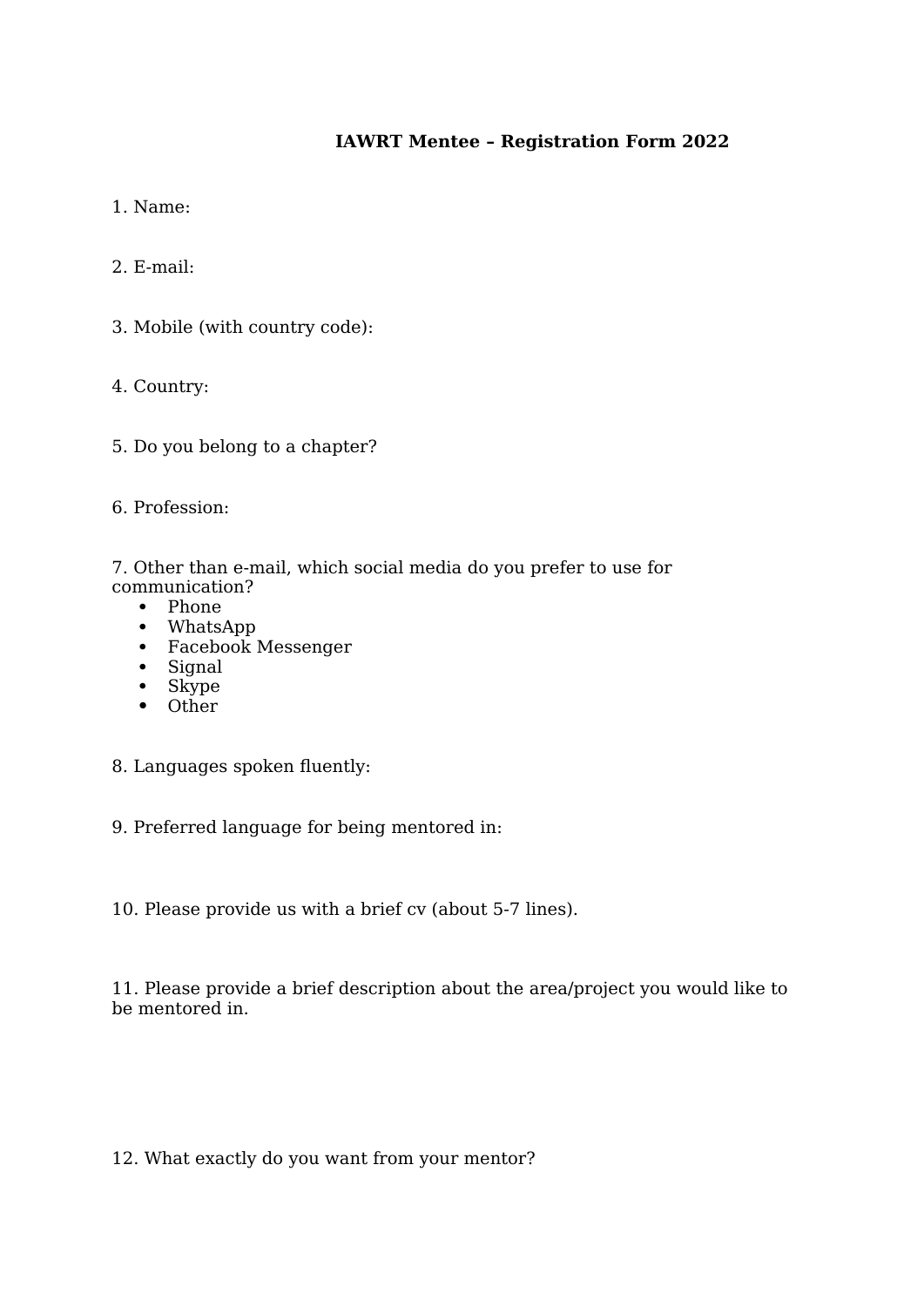13. What is your preferred time period required for mentorship?

- $\bullet$  3 months
- 6 months
- 9 months
- 12 months

14. Do you have a specific person in mind that you would like to be mentored by?

15. Any specific considerations to keep in mind when matching you with a mentor?

16. Why do you think you will be a good mentee?

## **Rules and Regulations:**

a. I agree to participate in the IAWRT Online Mentorship Program 2021 as a mentee and, upon selection, continue till the completion of my role. b. I have paid my IAWRT subscription till date.

c. I agree to abide by the rules, regulations, terms and conditions of IAWRT.

 $\mathcal{L}_\text{max}$  and  $\mathcal{L}_\text{max}$  and  $\mathcal{L}_\text{max}$  and  $\mathcal{L}_\text{max}$ Applicant's Signature Date:

## **Guidelines about IAWRT Online Mentorship Program 2022:**

A mentee-mentor relationship entails work, commitment, patience and followthrough on both sides to be successful. Consider the following to self-assess your requirements and areas that you wish to develop to ensure that the mentoring being offered is effective:

Flexible